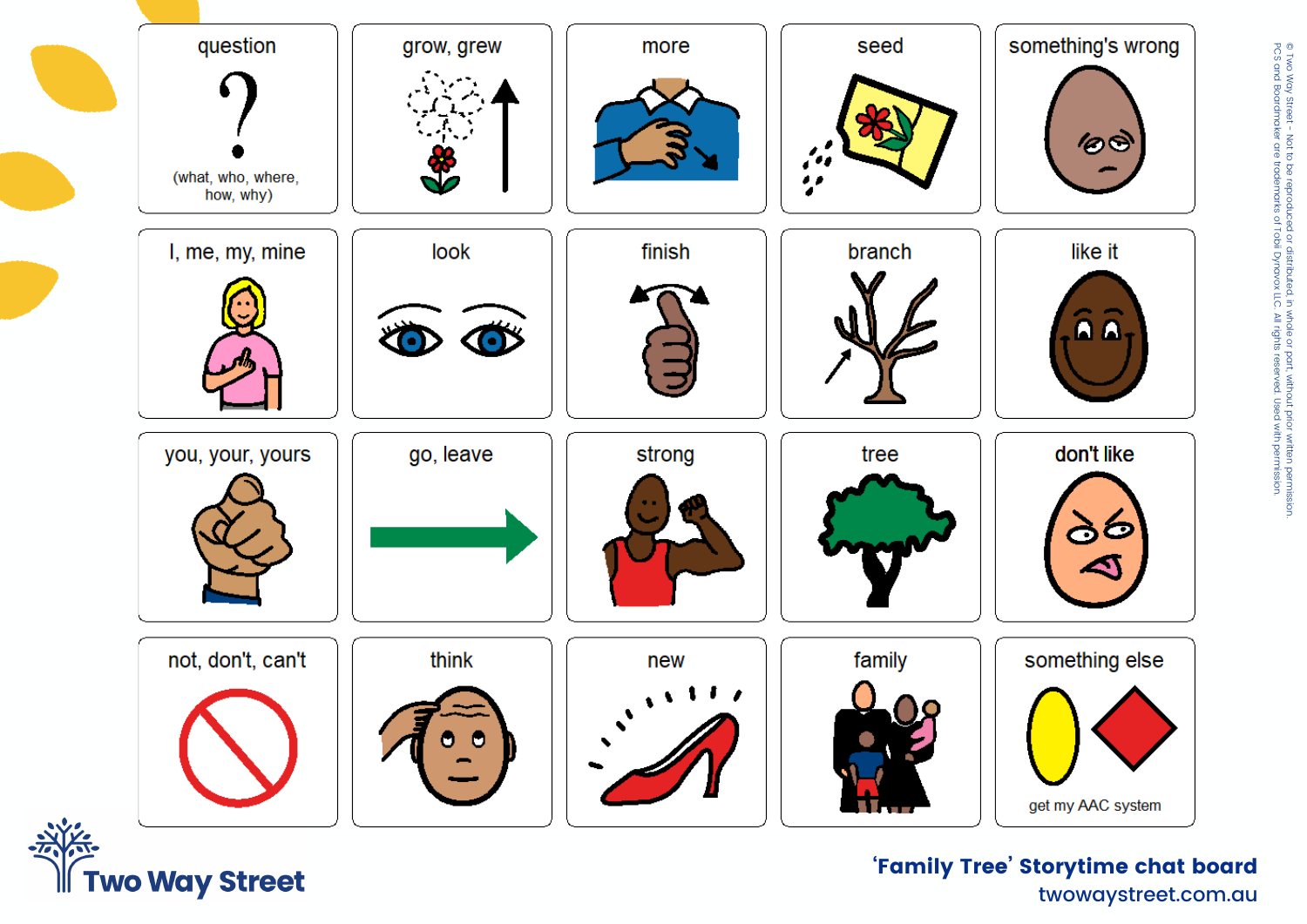## Suggested messages to model - words underlined are on the ALD

#### **Before the story**

Look it's about a tree. Maybe it's about a family Look at the drawings. I like it. What do you think?

#### **During the story**

The tree is me Growing from the seed. Something's wrong - famine, drought, storms Roots and tree are strong More trees growing My seeds fly/ dance (go/leave) I grow my own family New family Strong branches





### **After the story**

Think about your family - what can you tell me? Who is in your family - what are the branches How did you grow What happened to make you strong Who is new in your family Look at the pages, which one makes you think of your family?

# **Two Way Street**

If you do not have a copy of the book, this link will take you to a YouTube copy

https://www.youtube.com/watch?v=XogfKxQZ\_YQ